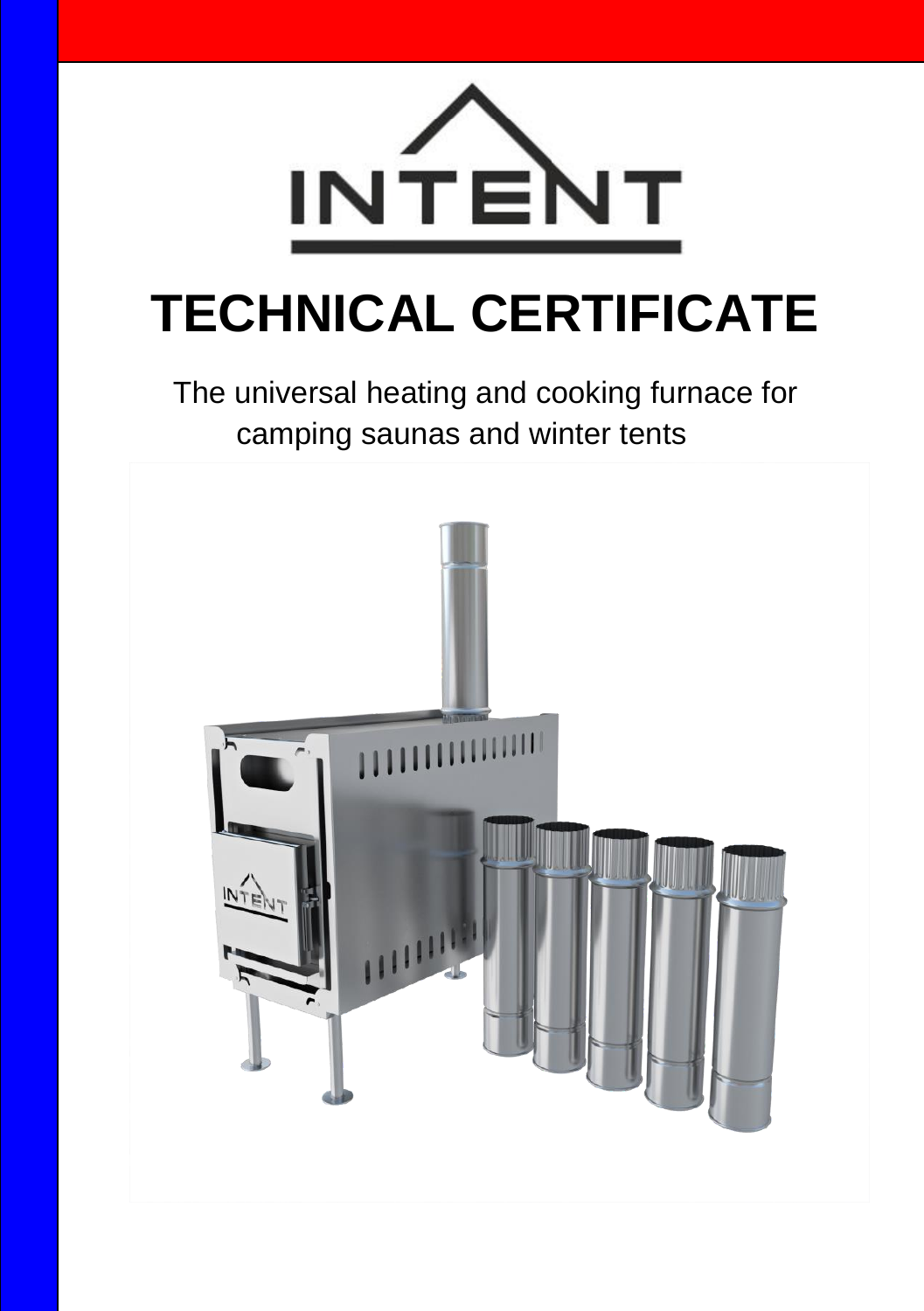## **Description, purpose**

INTENT sauna furnace is a universal furnace that can be used to heat tents and prepare meals, as well as for bath procedures in camping saunas. Stones for the saunas can be put on the hob. Designed for use at ambient temperatures from -40  $^{0}$  to + 40  $^{0}$  C.

INTENT MINI is a compact and universal furnace with characteristics similar to the INTENT furnace.

| <b>Parameters</b>               | <b>INTENT</b>  | <b>INTENT MINI</b> |
|---------------------------------|----------------|--------------------|
| Material                        | AISI 430 steel | AISI 430 steel     |
| Thickness of steel, mm          | $0,7 - 0,8$    | $0,7 - 0,8$        |
| Length mm                       | 600            | 640                |
| Height mm                       | 570            | 525                |
| Height without legs, mm         | 425            | 380                |
| Width when folded, mm           | 235            | 210                |
| Width in the unfolded state, mm | 285            | 265                |
| Diameter of the chimney, mm     | 90             | 90                 |
| Depth of the firebox, mm        | 460            | 395                |
| Volume of firebox, liters       | 33             | 25                 |
| Chimney segment length, mm      | 380            | 380                |
| Weight, kg                      | 17,2           | 15                 |

#### **Specifications**

#### **Completeness of the product**

- 1. Stove 1 pc.
- 2. Chimney segments 6 pcs.
- 3. Cover 1 pc.
- 4. Leg 4 pcs.

#### **Functional equipment**

The furnace is completed and ready for use. It has a sufficient number of chimney segments for installation in a camping sauna, tent or garage up to 2 meters high. This model is equipped with a built-in spark arrestor.

#### **Assembly procedure**

The furnace should be assembled in the following order: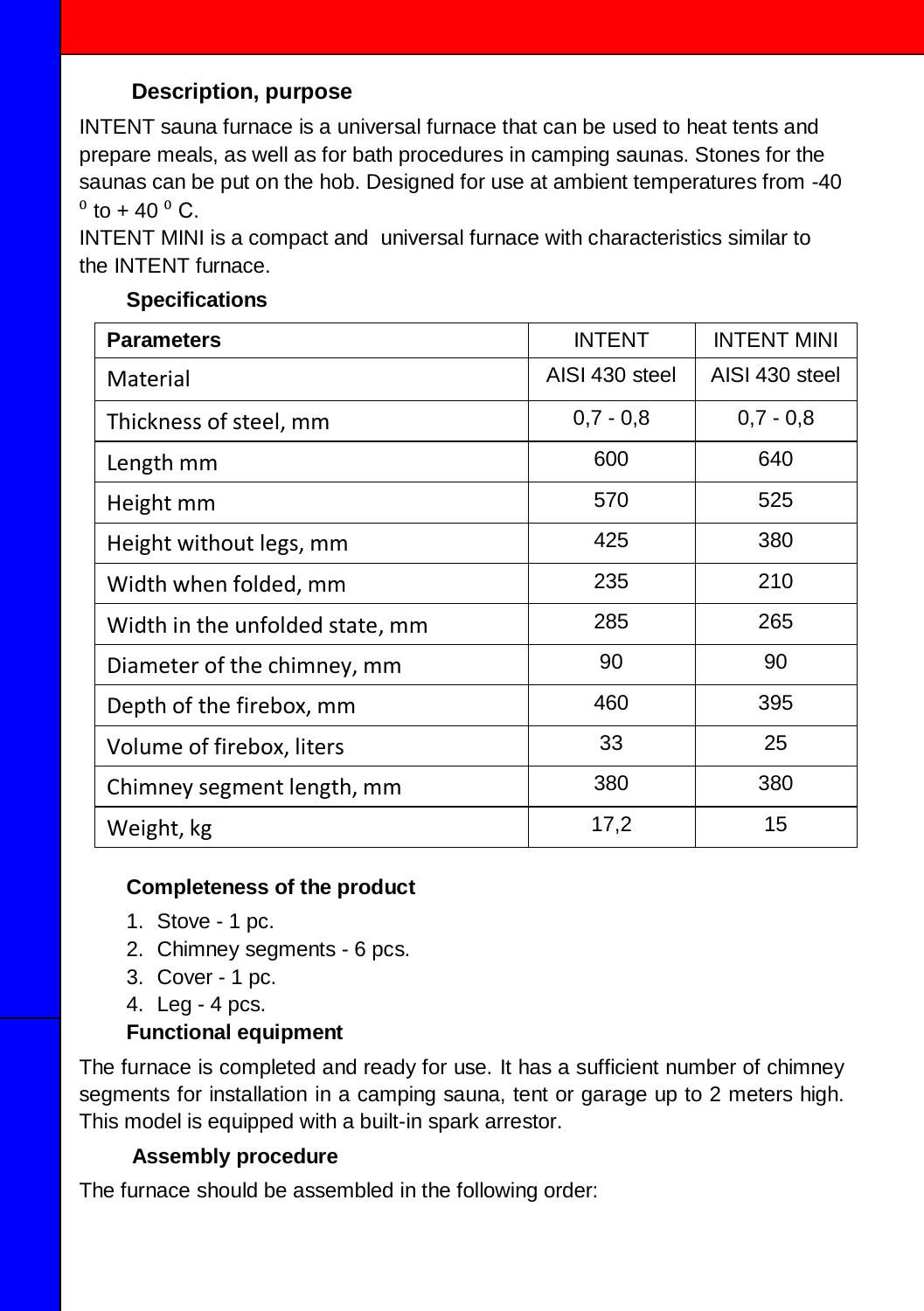1.Install the legs and adjust their height. Attain a stable position of the stove on the surface.

2.Install the chimney segments, interconnecting the detachable connection, make sure that the segments are entered and secured tight. Do not allow backlash to appear.

3.Bring the segments through the cutting of the chimney in the tent (garage) do not allow the pipes and wall material to come into contact.

4.Slide the side reflective screens from the transport position to the working position by gently sliding the side-mounted handles.



#### **Precautionary measures**

 Carefully secure the tent with the stove installed on the ground to avoid tipping.

- Do not touch the furnace and the chimney. It can lead to burns
- Do not allow drunk and children to use the furnace.
- Do not use gas or flammable substances to light the stove.
- Do not use coal as fuel.
- Control the position of the furnace on the ground.

### **Operating rules**

The product can be used in temperature from -40 to +40C. When installing a mounted tank or using the product for a long time, soot accumulation is possible. Do not forget to clean the chimney once a day.

Remember that the spark arrester is designed for using wood and charcoal. Do not use pine needles and other thin, lightweight materials such as paper and cardboard.

Check carefully the installation of the furnace in a tent and other mobile structures; it is not permissible to install a furnace with a loosely connected chimney or on an unstable surface.